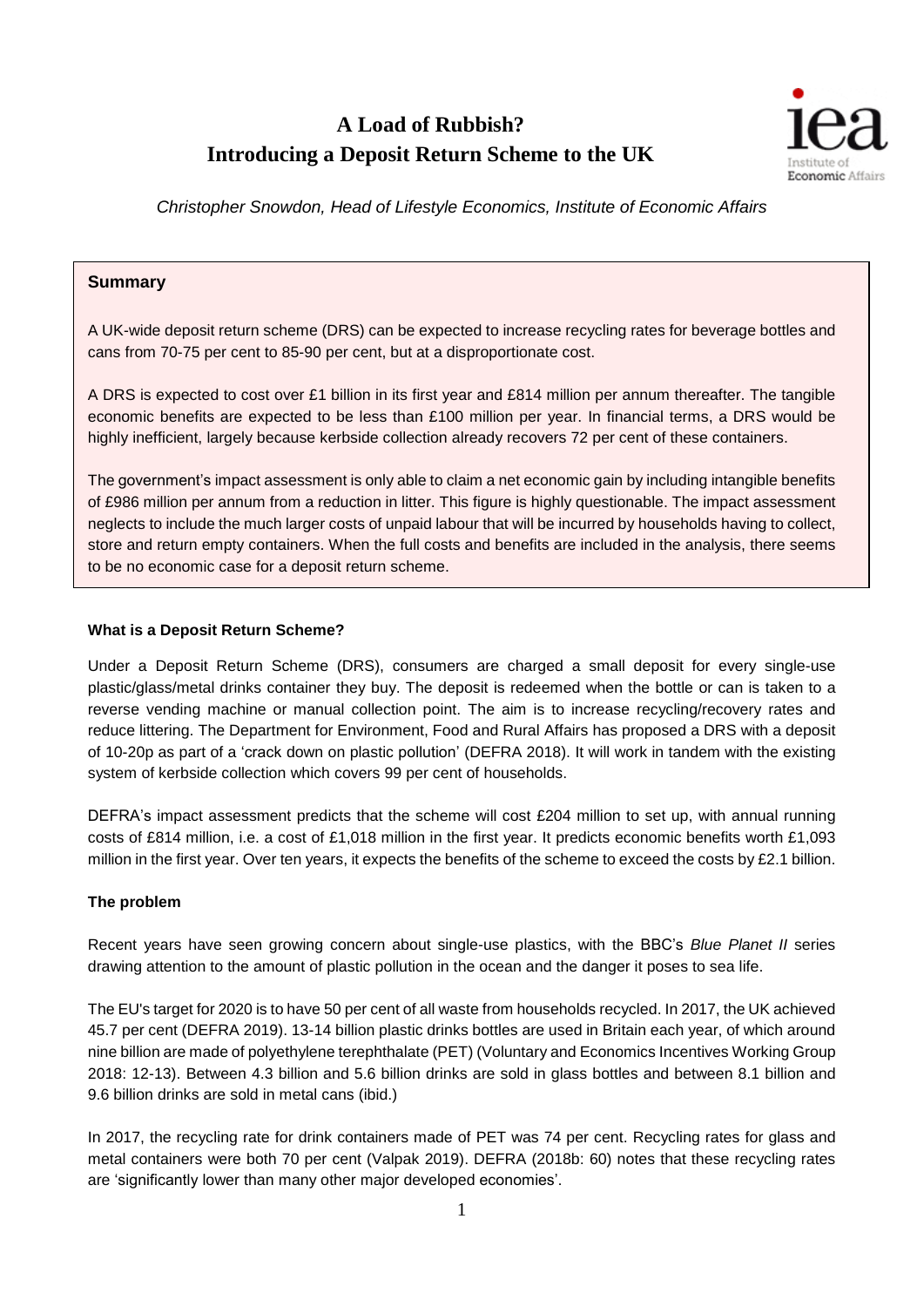## **DRS systems in other countries**

Deposit Return Schemes in other countries have deposits ranging from 8p (Sweden) to 22p (Germany). Table 1 shows the recycling rate for PET, glass and aluminium beverage containers in fourteen countries which have a DRS. Estimates vary, so more than one figure is shown for some countries. They usually exceed 80 per cent. In Finland, Norway, Germany, Lithuania and the Netherlands, they exceed 90 per cent.

| Table 1: Beverage container recovery rates |  |  |  |
|--------------------------------------------|--|--|--|
|--------------------------------------------|--|--|--|

|                                  | Date of<br>introduction            | <b>Drink</b><br>containers<br>covered | <b>Total</b><br>recovery<br>rate | <b>Glass</b><br>(FEVE) | <b>Aluminium</b><br>(European<br>Aluminium) | PET (CM) |
|----------------------------------|------------------------------------|---------------------------------------|----------------------------------|------------------------|---------------------------------------------|----------|
| <b>British</b><br>Columbia       | 1970                               | PET, metal,<br>glass                  | 84%*<br>82%§                     | 89%+<br>92%*           | 87%‡<br>90%*                                | 75%*     |
| <b>South</b><br><b>Australia</b> | 1977                               | PET, metal,<br>glass                  | 77%§                             | 79%*                   | 84%*                                        | 71%*     |
| <b>New York</b>                  | 1983/2009                          | PET, metal,<br>glass                  | 65%*                             |                        |                                             |          |
| <b>Sweden</b>                    | 1984<br>(metal)/1994<br>(PET)      | PET, metal                            | 85%§<br>88%*                     | N/A                    | 85%‡<br>83%*                                | 94%*     |
| <b>California</b>                | 1987                               | PET, metal,<br>glass                  | 81%*                             | 74%*                   | 95%*                                        | 75%*     |
| <b>Iceland</b>                   | 1989                               | PET, metal,<br>glass                  | 90%*                             | 86%*                   | 94%‡                                        | 87%*     |
| <b>Finland</b>                   | 1996/2008<br>(PET)<br>2012 (glass) | PET, metal,<br>glass                  | 93%*                             | 94%+<br>89%*           | 99%‡<br>97%*                                | 92%*     |
| <b>Norway</b>                    | 1999                               | PET, metal                            | 96%*                             | N/A                    | 96%‡<br>97%*                                | 95%*     |
| <b>Israel</b>                    | 2001                               | PET, metal,<br>glass                  | $77\%$ *                         | 77%*                   | $\overline{\phantom{a}}$                    | 77%*     |
| <b>Denmark</b>                   | 2002                               | PET, metal,<br>glass                  | 89%*                             | 85%+<br>89%*           | 90%‡<br>89%*                                | 89%*     |
| Germany                          | 2003                               | PET, metal,<br>glass                  | 97%*                             | 86%+                   | 99%‡<br>96%*                                | 98%*     |
| <b>Estonia</b>                   | 2005                               | PET, metal,<br>glass                  | 82%*                             | 63%+<br>87%*           | 71%‡<br>87%*                                | 90%*     |
| <b>Netherlands</b>               | 2005                               | <b>PET</b>                            | 95%*                             | N/A                    | N/A                                         | 95%*     |
| <b>Croatia</b>                   | 2006                               | PET, metal,<br>glass<br>(refillable)  | "Up to 90%"*                     | 50%+                   | 52%‡                                        |          |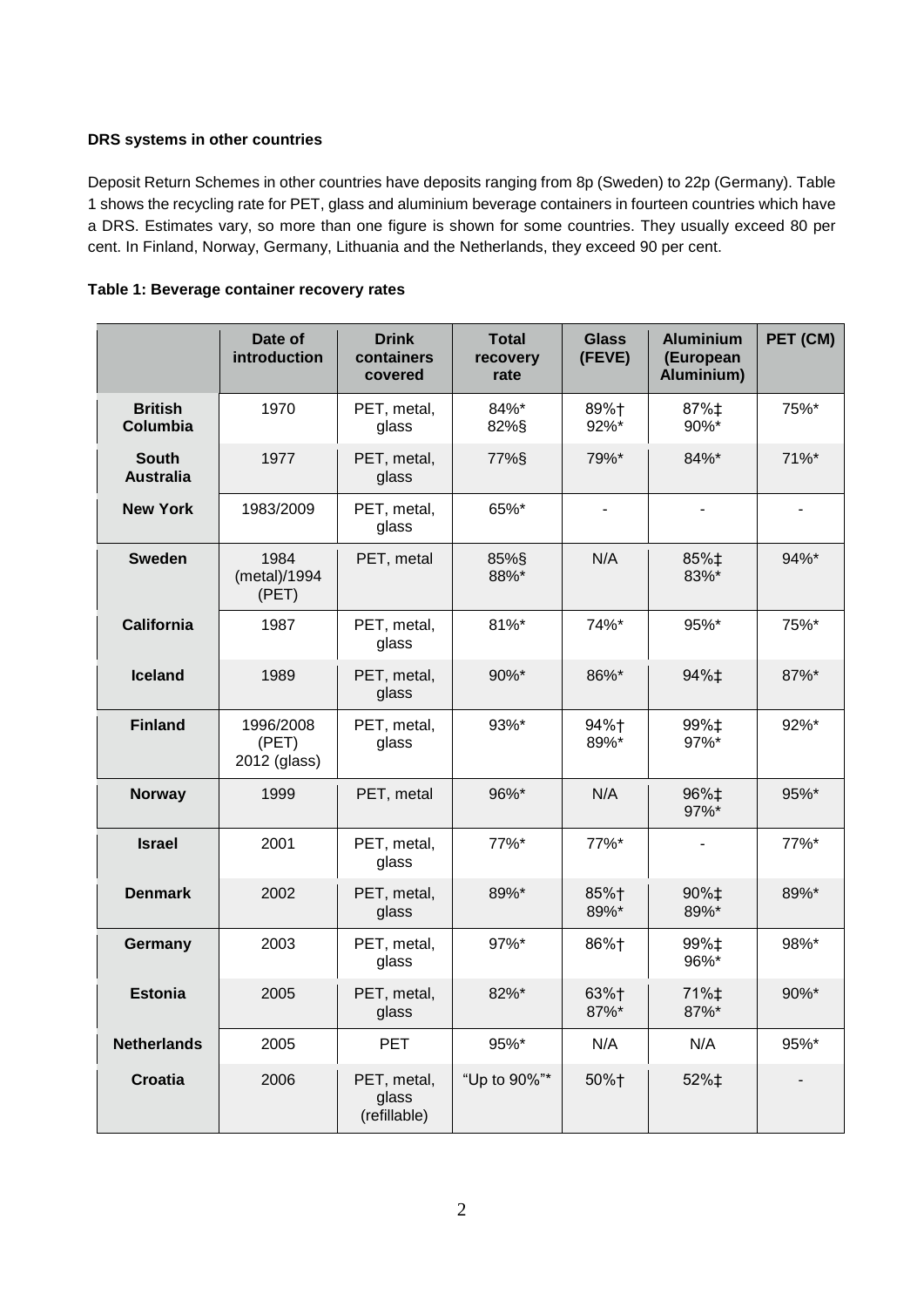|                                                    | Date of<br>introduction | <b>Drink</b><br>containers<br>covered  | <b>Total</b><br>recovery<br>rate | <b>Glass</b><br>(FEVE)             | <b>Aluminium</b><br>(European<br>Aluminium) | PET (CM) |
|----------------------------------------------------|-------------------------|----------------------------------------|----------------------------------|------------------------------------|---------------------------------------------|----------|
| <b>Ontario</b>                                     | 2007                    | PET, metal,<br>glass (alcohol<br>only) | 89%*                             | 95% beer<br>82% wine<br>& spirits* | 82%*                                        | 53%*     |
| <b>Northern</b><br><b>Territory</b><br>(Australia) | 2012                    | PET, metal,<br>glass                   | 75%§<br>$54\%$ *                 | $60\%$ *                           | $61\%$ *                                    | $41\%$ * |
| Lithuania                                          | 2016                    | PET, metal,<br>glass                   | 93%§                             |                                    |                                             |          |
| <b>UK</b>                                          | N/A                     | N/A                                    |                                  | $70\%$                             | $70\%$                                      | 74% ♦    |

\*CM Consulting and Reloop (2016)

† European Container Glass Federation (FEVE) (2019)

‡ European Aluminium (2018)

¶ Valpak (2019)

§ Government statistics: South Australia

[https://www.epa.sa.gov.au/environmental\\_info/container\\_deposit#return;](https://www.epa.sa.gov.au/environmental_info/container_deposit#return) Northern Territory [http://www.territorystories.nt.gov.au/jspui/bitstream/10070/305177/1/2017\\_2018\\_CDS\\_annual\\_report.pdf;](http://www.territorystories.nt.gov.au/jspui/bitstream/10070/305177/1/2017_2018_CDS_annual_report.pdf) British Columbia [http://www.bottlebill.org/legislation/canada/britishcolumbia.htm;](http://www.bottlebill.org/legislation/canada/britishcolumbia.htm) Lithuania [https://www.openaccessgovernment.org/recycling-lithuania-deposit-system-exceeds-all-expectations/45003/;](https://www.openaccessgovernment.org/recycling-lithuania-deposit-system-exceeds-all-expectations/45003/) Sweden <http://pantamera.nu/om-oss/returpack-in-english/about-returpack/>

Note that the figures above are for beverage bottles only. For plastic bottles in general, recycling rates tend to be lower. The charity RECOUP (2018: 4) says that 59 per cent of plastic bottles are recovered from households, and the recycling company SUEZ (2018: 3) quotes a figure of 57 per cent. Both these figures include containers such as shampoo and milk bottles which would not be affected by a DRS and should not be compared with the figures shown above which are for beverage containers only.

This can cause confusion, such as when the BBC (2018) reports that 'In Norway, 95% of all plastic bottles are now recycled, compared with England at the moment where the rate is 57%', or when the *Guardian* claims that 'Recycling rates for plastic bottles stand at 57%, compared with more than 90% in countries that operate deposit return schemes' (Lavelle and Zhou 2017). These are apples and oranges comparisons. The recycling rate for plastic drink bottles is 74 per cent in the UK and 95 per cent in Norway - and Norway is exceptional. Parts of the USA, Canada and Australia, which have had a DRS in place for many years, have recovery rates that are similar to - or lower than - the UK.

It nevertheless seems likely that more bottles would be recovered with a DRS. According to a report for the UK government by the Voluntary and Economics Incentives Working Group (2018: 33), the average return rate in jurisdictions which have a deposit of \$0.10 or less is 71 per cent and the average return rate in jurisdictions where the deposit is more than \$0.10 is 86.7 per cent. With a deposit of 10-20p being suggested, the higher of these two averages may be the best guide. If the UK's recovery rate rose from the current 72 per cent to the DRS average of 86.7 per cent, the system would be responsible for collecting 15 per cent of total beverage containers, a relative increase of 21 per cent.<sup>1</sup>

<sup>&</sup>lt;u>.</u> <sup>1</sup> The government makes a similar assumption in its impact assessment, predicting a recycling rate of 85 per cent.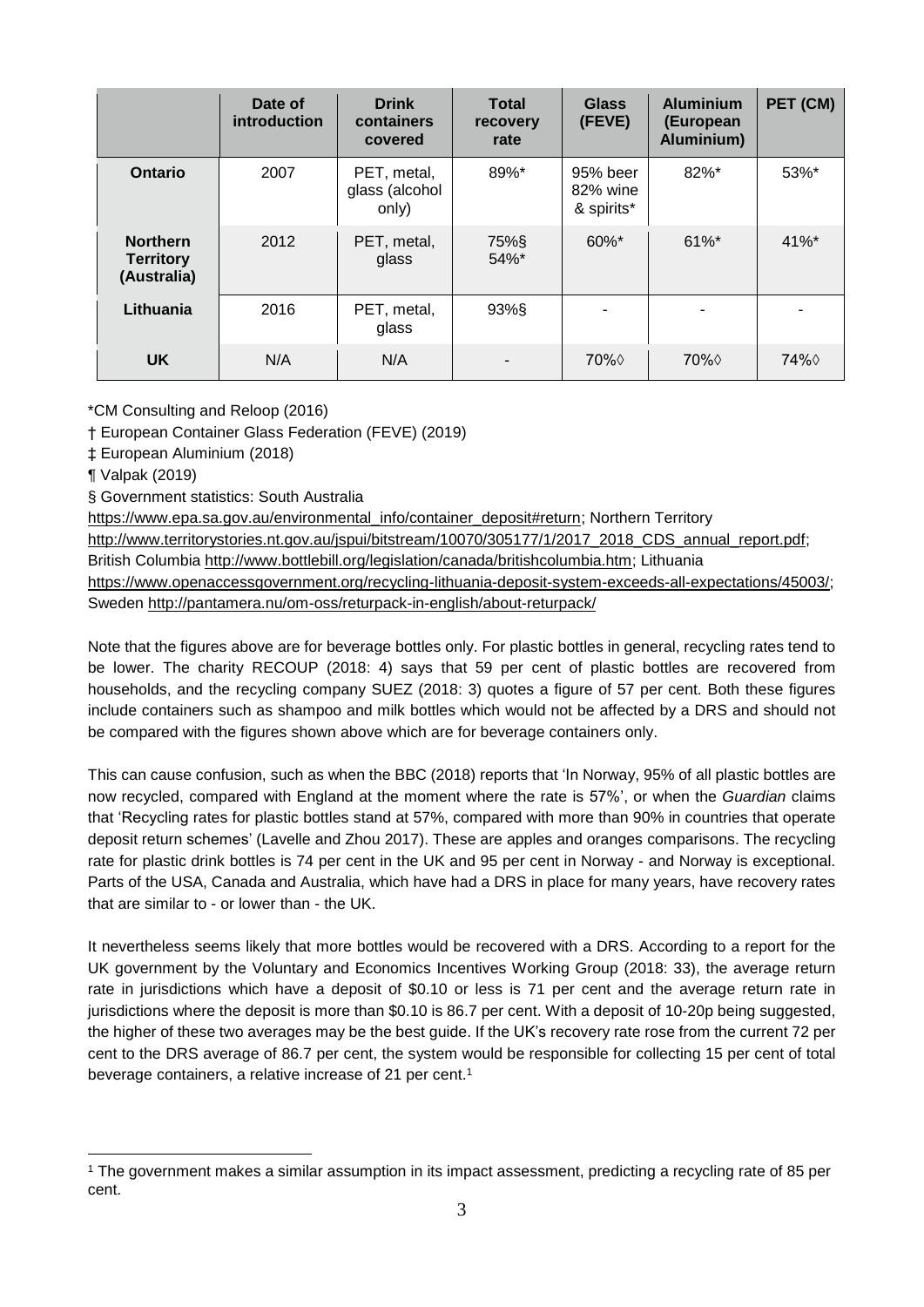In this scenario, a DRS would recover an additional 1.1 billion extra PET bottles. Clearly, it would be better to recover and recycle this additional waste rather than send it to landfill or incinerate it, but this relatively small proportion should not be recovered at any cost. The question is whether the benefits of operating a deposit return scheme alongside kerbside collection are worth the additional expenditure.

#### **Costs: businesses**

The German DRS cost around £600 million to set up in 2003 and has ongoing costs of £700 million a year (BBC 2018b). The Voluntary and Economics Incentives Working Group (2019: 27) cites a range of estimates between £400 million and £900 million for the initial set up of a DRS in the UK. The British Retail Consortium says that each reverse vending machine costs between €15,000 and €80,000 and believes that setting up the system in the UK would cost £900 million in total. The environmental consultancy Eunomia estimates that each reverse vending machine costs £32,000 initially with running costs of £2,700 per annum. These costs can be higher or lower depending on the machine's complexity which, in turn, depends on the size and type of materials it accepts. The Packaging Federation estimates that around 30,000 machines would be needed nationwide.

The government's impact assessment estimates that the total set up cost will be £1,093 million, with running costs of £814 million per annum. It expects these costs to be met by producer fees and unclaimed deposits in about equal measure. It does not anticipate taxpayers' money being used.

The expense of setting up and operating the system is only the most obvious cost. For shopkeepers, the loss of revenue from losing floor space is another concern. Reverse vending machines are expected to cost a typical supermarket store around £62,000 worth of retail space (Environmental Audit Committee 2017: 30). The Association of Convenience Stores (2017: 1-2) estimates that storing returned containers will cost its sector £17.4 million per annum and that operating a manual return service will require 114 hours of extra work per store per annum. As one shopkeeper says: 'We are fighting for every inch of space. If someone comes in with a black bag of plastic bottles, where are you going to keep this stuff?' (ibid.: 12).

DEFRA (2019c: 38) has suggested that 'all retailers would be obligated to provide a return point unless they fall below a potential de minimis which would exempt them from the obligation'. It intends to pay retailers a handling fee but the experience of other countries which have a DRS suggest that this may not cover the costs (Association of Convenience Stores 2017: 4).

On the other hand, some businesses could make a profit if enough deposits go unredeemed. It is estimated that beverage producers in Germany have made €3 billion (£2.6 billion) in unclaimed deposits since the DRS was introduced in 2003 (Oltermann 2018).

#### **Costs: consumers**

People who do not recycle their beverage containers will face an effective price rise under the DRS, but consumers in general are likely to see prices rise somewhat as a result of businesses passing on the costs of running the system.

A less obvious, but highly significant, cost is the unpaid work required of consumers to make the DRS function. Under the existing system of kerbside collection, which collects plastic bottles from virtually all residences (see Table 2), residents simply separate their recycling from their non-recyclable waste and place them in two outdoor bins. Under a DRS, they would need to store all DRS-compliant cans and bottles in their home until they are able to take them to a reverse vending machine.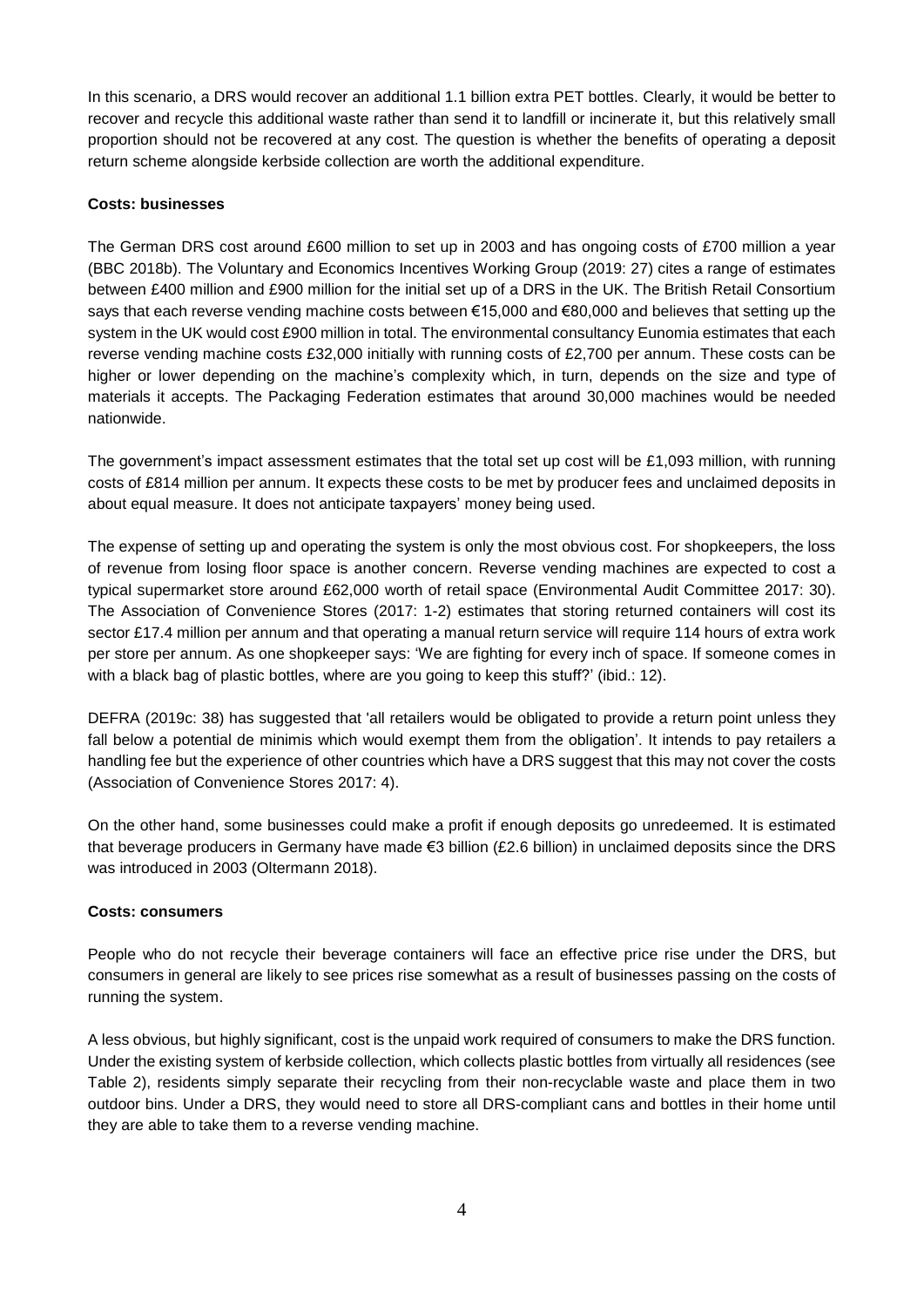#### **Table 2: Percentage of local authorities collecting each material 2017/18 (WRAP 2018)**

|                         | <b>Glass</b> | Cans | <b>Plastic bottles</b> |
|-------------------------|--------------|------|------------------------|
| <b>England</b>          | 89%          | 100% | 99%                    |
| <b>Wales</b>            | 91%          | 100% | 100%                   |
| <b>Scotland</b>         | 78%          | 100% | 100%                   |
| <b>Northern Ireland</b> | 100%         | 100% | 100%                   |
| <b>UK</b>               | 88%          | 100% | 99%                    |

This requires space in the home to store the containers and varying degrees of hassle depending on where the nearest machine is. For many shoppers, it will mean putting empties in the car and taking them back to the supermarket from which they were bought, queueing for the machine, taking a voucher and cashing it elsewhere in the store. For those who do not have a car or rely on home delivery, it will require an otherwise unnecessary journey. The opportunity cost of even a few minutes extra labour per week adds up to a considerable amount when multiplied by every household in the UK (see Discussion below). Most of this work is already done more efficiently by kerbside collection and would be duplicated by a DRS.

# **Costs: local authorities**

If the UK introduces a DRS it will be unusual in bringing it about when there is already comprehensive kerbside collection/recycling in place. Studies from Australia suggest that a DRS would cannibalise 17-25 per cent of the materials from kerbside collection (Lee et al. 2018: 4). This is a concern for local authorities who make money from the sale of recyclable materials. The recycling company SUEZ (2018: 3) estimates that a DRS would cost the average local authority between £113,000 and £192,000 a year. Nationwide, this amounts to between £47 million and £80 million. Strictly speaking, this is not an economic cost as the wealth is merely being transferred, but the government will need to find ways to compensate local authorities.

It has been argued that a DRS could save local authorities money by lowering the costs of waste management. English councils spend £3.3 billion a year on rubbish collection and recycling (Environmental Audit Committee 2017: 23). SUEZ argues that a DRS would reduce the £683 million annual cost of litter collection and that the system would be cost-neutral if littering costs fell by 7-12 per cent (SUEZ 2018: 3).

No relevant research on littering has been conducted in Europe but evidence from the USA, cited by Eunomia (2017: 57-61), suggests that a DRS would cut plastic bottle littering by at least 80 per cent, equivalent to 600,000 bottles a day. This could be realistic but Eunomia's suggestion that local councils could therefore save money by reducing the number of street bins seems less plausible, not least because the total amount of litter did not generally decline in US states after the introduction of a DRS.

DEFRA (2019b: 27) estimates that the cost of litter collection in the UK is £438 million per annum and that there will be savings of £50 million per annum to councils from reduced litter collection costs, but it is far from certain that there are enough marginal costs to cut in litter/rubbish collection given the large fixed costs.

#### **Benefits: increased recovery/recycling rates**

If a DRS achieves the same average recovery rates as seen in countries where the deposit is ten cents or more, it would produce more materials to be sold for recycling. In recent years, the price of recovered clear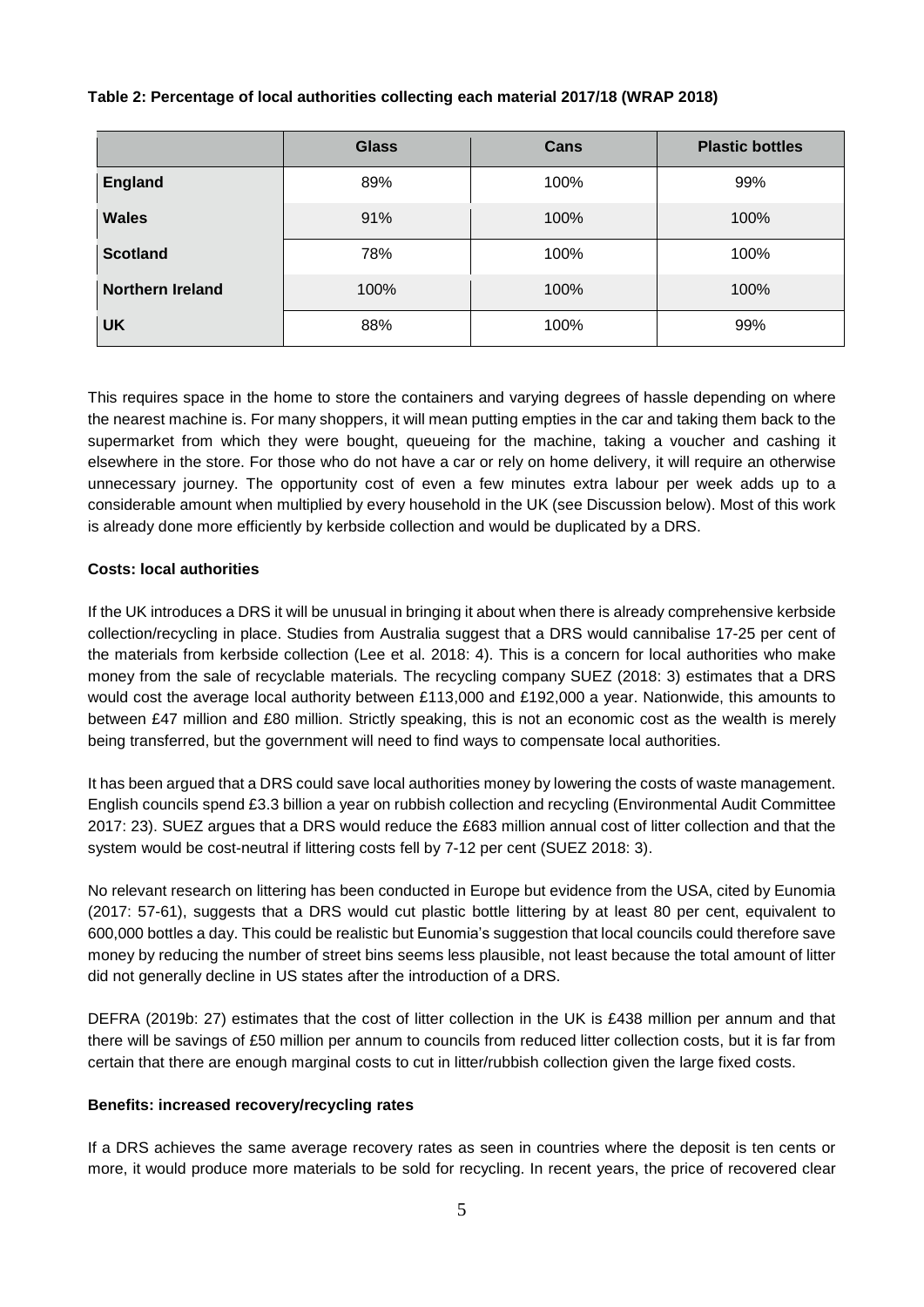PET has averaged £176 per tonne, recovered glass has been worth around £15 per tonne, and recovered aluminium cans have averaged £1,016 per tonne (WRAP 2019).

Based on the assumption that a DRS would increase recycling rates to 85 per cent, DEFRA (2019b: 25) estimates that the extra recyclables would be worth £37 million per annum, with most of it coming from aluminium cans (see Table 3). This amounts to less than five per cent of the cost of running the scheme.

|                  | <b>Extra recoveries (tonnes)</b> | <b>Material revenue</b> |
|------------------|----------------------------------|-------------------------|
| <b>PET</b>       | 47,614                           | £8,285,870              |
| <b>Steel</b>     | 6,952                            | £878,831                |
| <b>Aluminium</b> | 23,884                           | £24,512,402             |
| <b>Glass</b>     | 275,390                          | £3,143,033              |
| <b>Total</b>     | 353,840                          | £36,819,091             |

**Table 3: DEFRA's projection of the value of the additional materials recovered under a DRS**

#### **Benefits: Carbon dioxide emissions**

According to the Voluntary and Economics Incentives Working Group (2018: 59), 'preventing one tonne of plastic from being used saves 3,100kg of CO2 equivalent compared to saving 1,623kg CO2 if one tonne of plastic is recycled'. DEFRA (2019b: 26) values the reduction in greenhouse gas emissions at £12 million in the first year, rising to £28 million per annum by 2032.

#### **Benefits: waste gatherers**

It is generally agreed that DRSs offer a way for children and the homeless to make a little money from gathering discarded bottles (Barrin 2018). This, in turn, presumably leads to less litter. Whilst this is an economic benefit to them, cheaper make-work schemes are surely available.

#### **Benefits: littering and ocean pollution**

When the plans for a DRS were announced, the government's principal concern appeared to be ocean pollution. Environment Secretary Michael Gove said that plastic is 'wreaking havoc on our marine environment … We have already banned harmful microbeads and cut plastic bag use and now we want to take action on plastic bottles to help clean up our oceans' (DEFRA 2018).

It is doubtful whether a DRS in the UK would make any measurable difference to this type of littering. Ten rivers transport 88-95 per cent of all the plastic found in the oceans (Schmidt et al. 2017). Eight of them are in Asia. The other two are in Africa. The amount of plastic debris in British waters is much lower than the global average (Maes et al. 2018: 795) and the most common plastic items found in these waters are plastic bags, sheets and fishing gear, not bottles (ibid.: 796). The UK government may have been inspired to act by *The*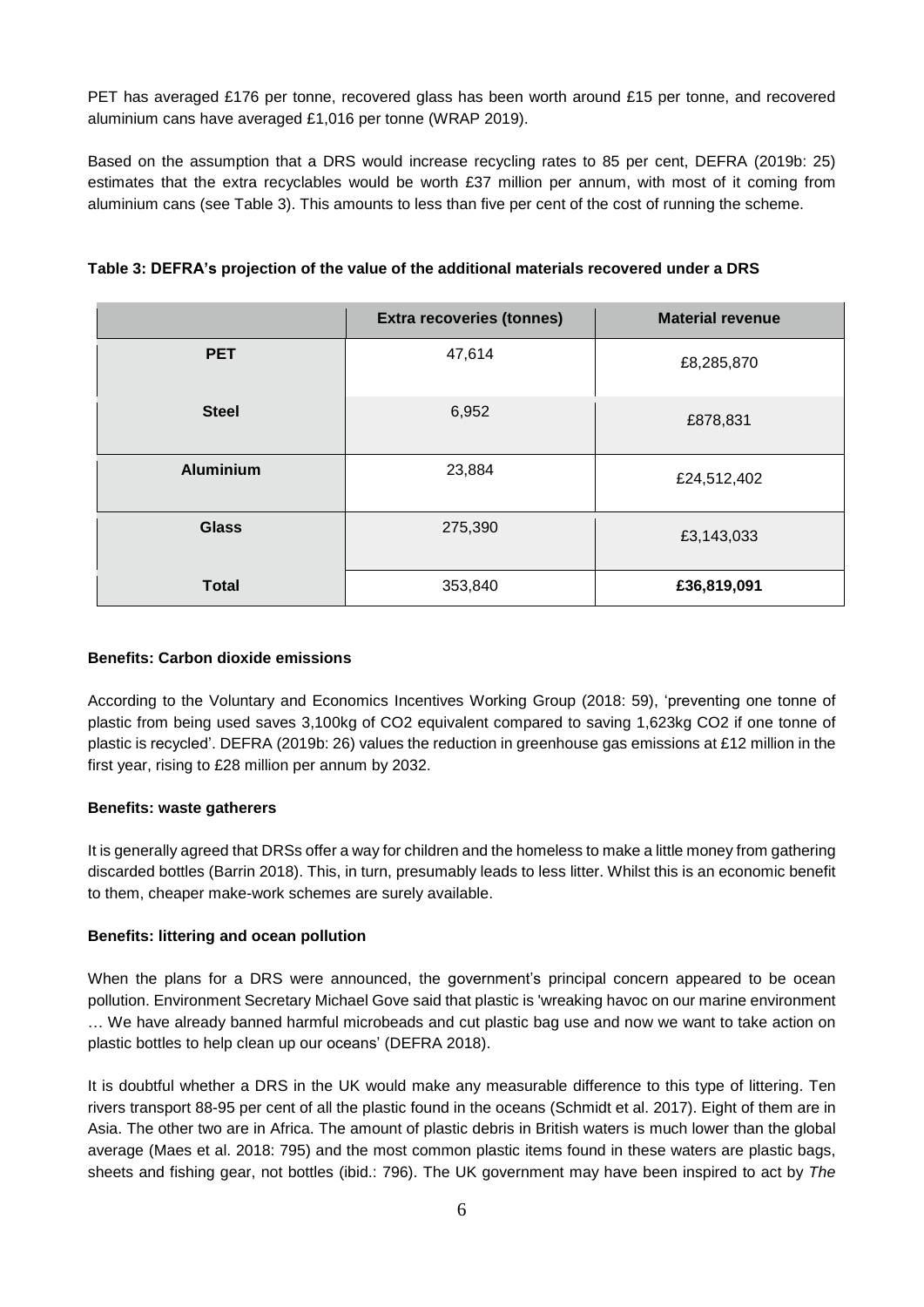*Blue Planet II* but there is little reason to believe that the marine pollution shown in that documentary - which was mostly filmed in the Indian and Pacific Oceans - would be alleviated by a bottle deposit scheme in Britain.

Interestingly, ocean pollution is barely mentioned in DEFRA's impact assessment and the government has made no attempt to estimate what effect, if any, a DRS would have on this well-publicised problem. Instead, the impact assessment focuses on littering in Britain and this is where the impact assessment finds the greatest benefits. As mentioned above, DEFRA estimates that litter collection costs will fall by £50 million, but this is small beer compared to its valuation of the psychological benefits of people seeing less litter.

Based on a 2011 study which found that people would be willing to pay an extra £47.40 in council tax to achieve a one point reduction in litter, DEFRA estimates that a DRS would produce the equivalent of £986 million in intangible benefits. This valuation of the 'disamenity of litter' represents 90 per cent of the total economic benefit DEFRA claims for the policy. Without it, the economic case for a DRS disappears.

# **Discussion**

DEFRA's impact assessment acknowledges that the 'potential cost to consumers for the time required to return drinks containers to [reverse vending machines] or manual take-back points' is a 'key non-monetised cost' and yet it makes no attempt to put a value on it. It is likely to be huge. I have been unable to find reliable estimates of how much time is required of shoppers to make the system work but, for the purpose of illustration, if each household in the UK spends just five minutes a week moving, storing and reclaiming the deposits from their beverage containers, the economic cost would equate to £1,687 million per annum (based on the median hourly income of £14.31).

This sum comfortably outstrips the less tangible benefit of £986 million for the 'disamenity of litter', and there are two reasons to believe that the £986 million figure is an overestimate. Firstly, the study from which it is derived is based on stated preferences, which are notoriously unreliable because respondents do not have skin in the game. They can express a preference for paying higher council tax to support any cause of which they approve but they do not have to put their hand in their pocket.

Secondly, DEFRA (2019b: 26) assumes that if the DRS leads to a 85 per cent return rate, there will be an 85 per cent reduction in drinks container litter. This is fallacious logic. Containers recovered through kerbside collection are always going to be more likely to be recycled - and less likely to be littered - than containers bought 'on the go'. It is also bad maths. Even if the current rate of 'on the go' recycling was the same as the overall rate (72 per cent), raising it to 85 per cent in no way implies that littering will drop by 85 per cent.

Moreover, if the public truly believed that it is worth spending £986 million to see the volume of litter reduced by 17 per cent, as DEFRA's reading of the survey implies, councils could raise taxes and greatly improve their anti-litter work. Such a sum would more than double the amount spent on litter collection and would, presumably, result in litter of all kinds being reduced by more than 17 per cent. Therefore, even if we take the £986 million figure seriously, spending it on a DRS is not the most efficient way to use it if tackling litter is the objective.

This is not to deny that people object to seeing litter, nor that their lives would be slightly improved if there were less of it. Many of the costs of littering are intangible and emotional, but they are nonetheless real. But the costs to consumers of having to cart their empty cans and bottles to a reverse vending machine are equally real and arguably more tangible. They are certainly easier to quantify. By including an implausibly large figure for emotional benefits to the public while ignoring the public's unpaid labour costs, the impact assessment is skewed towards finding a net benefit. DEFRA's deposit return scheme is unquestionably loss-making in financial terms, but it is almost certainly loss-making in broader economic terms too.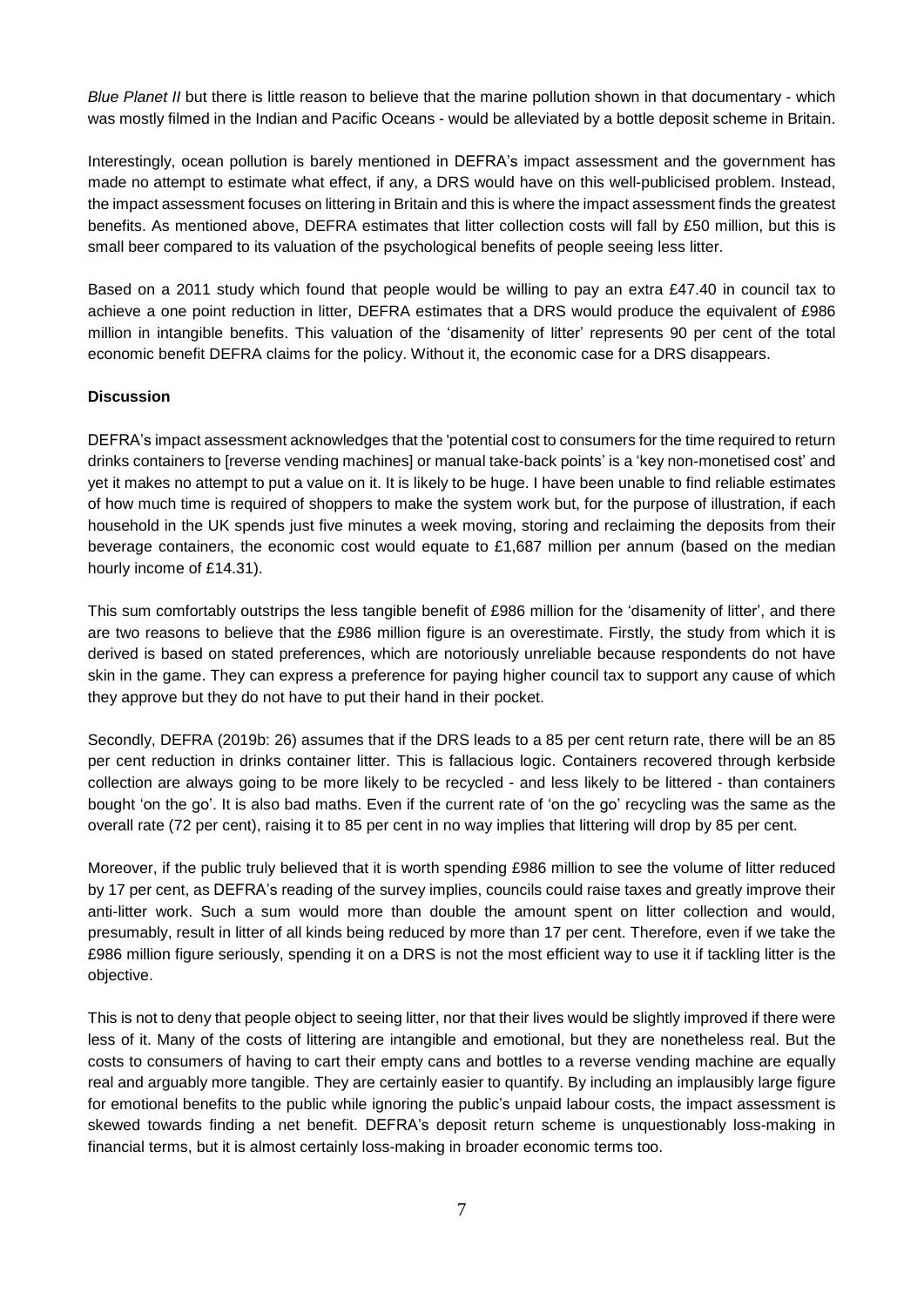#### **Conclusion**

The proposed bottle deposit scheme is an expensive way of achieving very little. It promises to produce recyclable materials worth £37 million and reduce litter clean-up costs by £50 million, as well as producing 'greenhouse gas emissions savings to society' of £12 million. There are reasons to doubt the estimate for litter clean-up, but even if all these figures are correct, it will produce less than £100 million of benefit for more than £800 million of costs. The DRS can only be presented as producing a net gain if one accepts that a modest reduction in littering will have the same effect on the nation's happiness as a £986 million windfall, and if one ignores the opportunity costs incurred by people being made to store their empties at home before taking them to a collection point.

It is easy to imagine people who do a regular supermarket shop getting into the routine of stashing their empties in a cupboard before loading them into the car, driving to the store and taking them to the machine. But the vast majority of these containers are being recycled via kerbside collection already. The issue is with bottles and cans bought 'on the go', for which recycling rates can be below ten per cent (DEFRA 2019c: 16). Fifteen per cent of plastic drinks bottles and 30 per cent of canned drinks are used outside the home (Lee et al. 2018: 2). These are the materials that the government wants to collect, but a DRS is a very blunt tool for doing it.

At the very least, the government should exclude containers larger than 500ml from the scheme. These are rarely used 'on the go' and are generally recovered through kerbside collection. It should also consider excluding glass bottles which have a very low value in the recycling market and which, in contrast to plastics, have generated little public concern. Glass bottles have the benefit of not being merely recyclable, but reusable. Effective circular economies for glass bottles already exist in industries such as brewing and would not benefit from a DRS. Exempting glass could also encourage manufacturers to switch from disposable plastic to reusable glass and would lower the costs of the DRS since machines that take fewer (and smaller) materials are cheaper to run. In Germany, the DRS led to *fewer* bottles being made from recyclable materials as manufacturers sought to keep retail prices low (Oltermann 2018). According to Barrin (2018), 'the number of recyclable bottles on the German market has dropped from 80 per cent to 50 per cent since 2003'. This is an unintended consequence that the UK government surely wishes to avoid.

Even under a DRS, it will often be inconvenient for consumers to return 'on the go' containers. Officials could do more to make out-of-home recycling easier without resorting to an expensive and inefficient deposit system. DEFRA (2019c: 16) notes that 'only 49% of the 391 local authorities in the UK provide recycling "on-the-go" collection units in public spaces'. There is clearly room for improvement here, and although containers recovered from street bins are more likely to be contaminated with other waste (and therefore harder to recycle), this could be addressed by using more three-way bins like the one shown in Figure 1.

There are undoubted benefits from recovering more recyclable materials and reducing litter, but the benefits of a policy must outweigh its costs. The DRS, as currently proposed, does not seem to do this.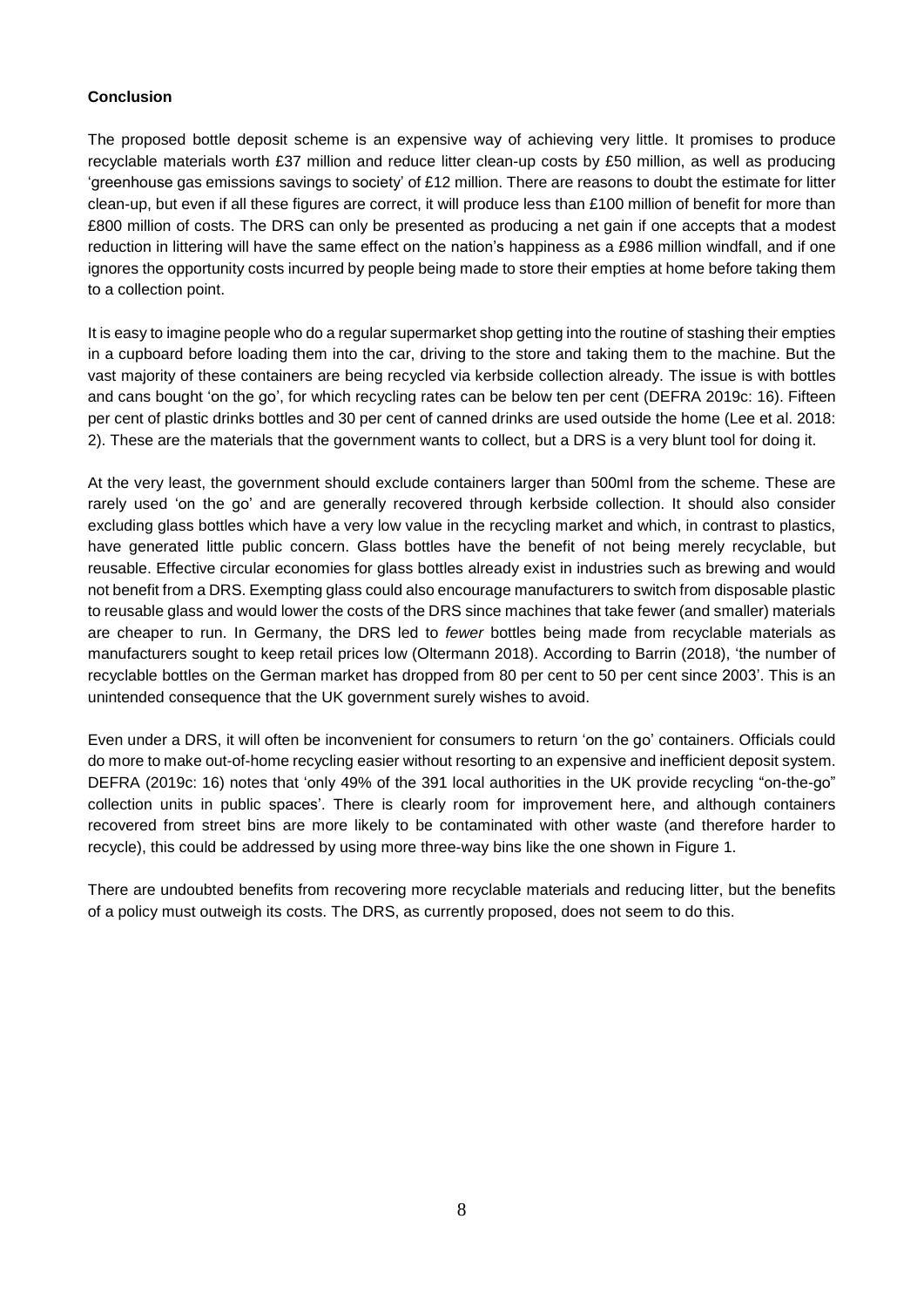# **Figure 1: Jumbo 3-way recycling bin<sup>2</sup>**



<u>.</u>

<sup>&</sup>lt;sup>2</sup> Reproduced with permission from [http://larkin-eng.com](http://larkin-eng.com/)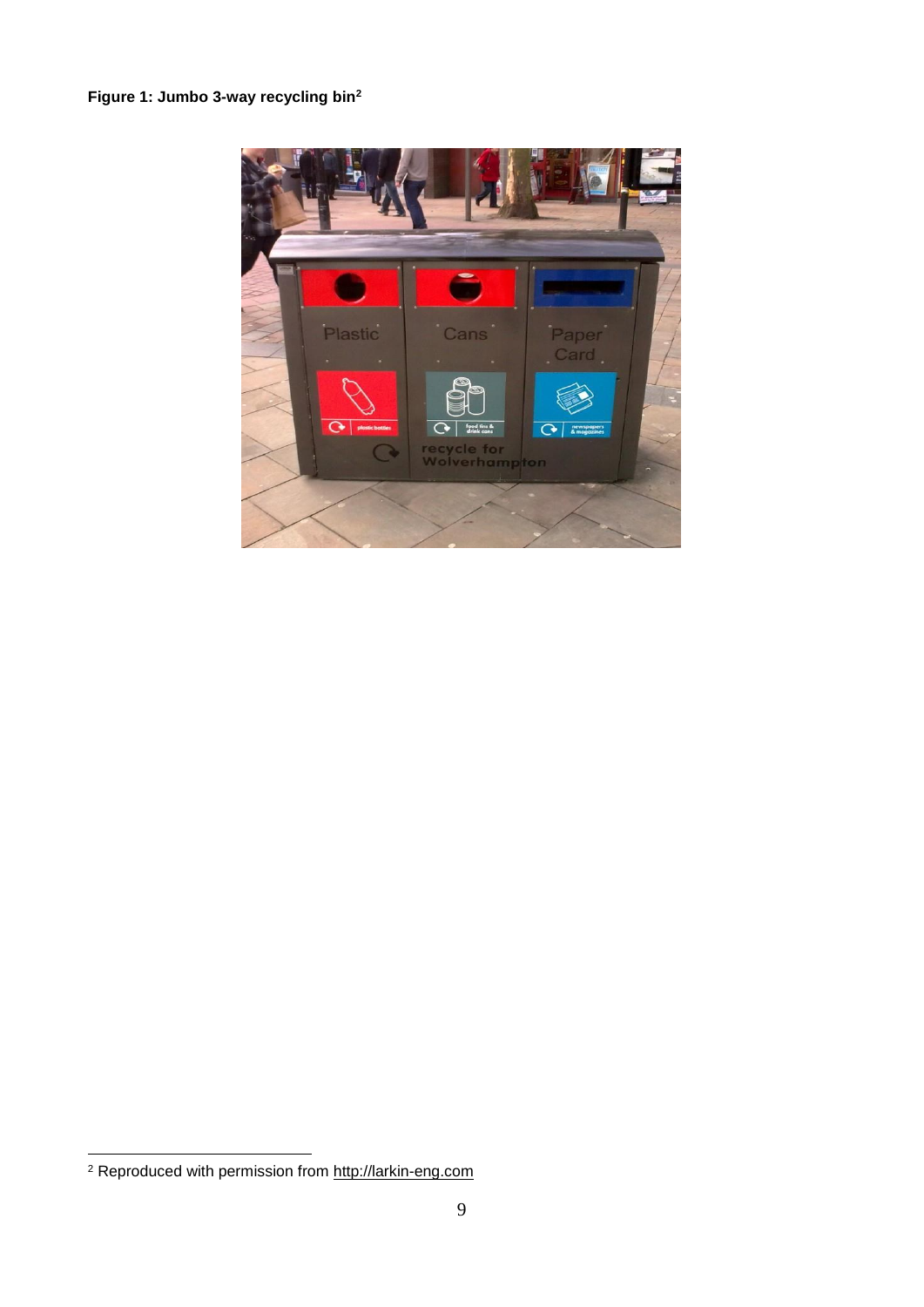# **References**

Association of Convenience Stores (2017) ACS Submission: Deposit Return and Reward Schemes. [https://www.acs.org.uk/sites/default/files/lobbying/acs\\_submission\\_-\\_defra\\_deposit\\_return\\_scheme.pdf](https://www.acs.org.uk/sites/default/files/lobbying/acs_submission_-_defra_deposit_return_scheme.pdf)

Barrin, M. (2018) Bottled gold – the unexpected side effects of recycling in Germany. *Geographical*, 29 June. <http://geographical.co.uk/people/development/item/2819-bottled-gold>

BBC (2018) Plastic recycling: How do bottle deposit schemes work? 29 March.

BBC (2018b) Drinks bottles and can deposit return scheme proposed. 28 March.

CM Consulting and Reloop (2016) Deposit Systems for One-Way Beverage Containers: Global Overview.

DEFRA (2018) Deposit return scheme in fight against plastic. <https://www.gov.uk/government/news/deposit-return-scheme-in-fight-against-plastic>

DEFRA (2018b) Our Waste, Our Resources: A Strategy for England. HM Government.

DEFRA (2019) UK Statistics on Waste. 14 February.

DEFRA (2019b) Introducing a Deposit Return Scheme on beverage containers. Impact Assessment. 15 February. [https://consult.defra.gov.uk/environment/introducing-a-deposit-return](https://consult.defra.gov.uk/environment/introducing-a-deposit-return-scheme/supporting_documents/depositreturnconsultia.pdf)[scheme/supporting\\_documents/depositreturnconsultia.pdf](https://consult.defra.gov.uk/environment/introducing-a-deposit-return-scheme/supporting_documents/depositreturnconsultia.pdf)

DEFRA (2019c) Consultation on introducing a Deposit Return Scheme in England, Wales and Northern Ireland. February. [https://consult.defra.gov.uk/environment/introducing-a-deposit-return](https://consult.defra.gov.uk/environment/introducing-a-deposit-return-scheme/supporting_documents/depositreturnconsultdoc.pdf)[scheme/supporting\\_documents/depositreturnconsultdoc.pdf](https://consult.defra.gov.uk/environment/introducing-a-deposit-return-scheme/supporting_documents/depositreturnconsultdoc.pdf)

Environmental Audit Committee (2017) Plastic bottles: Turning the tide. House of Commons. 19 December. <https://publications.parliament.uk/pa/cm201719/cmselect/cmenvaud/339/33908.htm>

European Aluminium (2018) [https://european-aluminium.eu/media/2275/european-aluminium-press-release-](https://european-aluminium.eu/media/2275/european-aluminium-press-release-2015canrecyclingresult.pdf)[2015canrecyclingresult.pdf](https://european-aluminium.eu/media/2275/european-aluminium-press-release-2015canrecyclingresult.pdf)

European Container Glass Federation (FEVE) (2019) Container glass recycling in Europe. <https://www.glass-international.com/news/view/feve-european-glass-packaging-recycling-rate-at-74> - claims to be recycling figures

Lee, P. Garcia, T., Bertham, O. and Fitzsimons, D. (2018) How a deposit return scheme for 'on the go' could be designed for the UK. Oakdene Hollins. [https://www.suez.co.uk/-/media/suez-uk/files/publication/drs](https://www.suez.co.uk/-/media/suez-uk/files/publication/drs-onthego-report-uk-1803.pdf)[onthego-report-uk-1803.pdf](https://www.suez.co.uk/-/media/suez-uk/files/publication/drs-onthego-report-uk-1803.pdf)

Maes, T. (2018) Below the surface: Twenty-five years of seafloor litter monitoring in coastal seas of North West Europe (1992–2017) *Science of the Total Environment* 630: 790-8.

Oltermann, P. (2018) Has Germany hit the jackpot of recycling? The jury's still out. *The Guardian,* 30 March. <https://www.theguardian.com/world/2018/mar/30/has-germany-hit-the-jackpot-of-recycling-the-jurys-still-out>

RECOUP (2018) UK Household Plastics Collection Survey 2018.